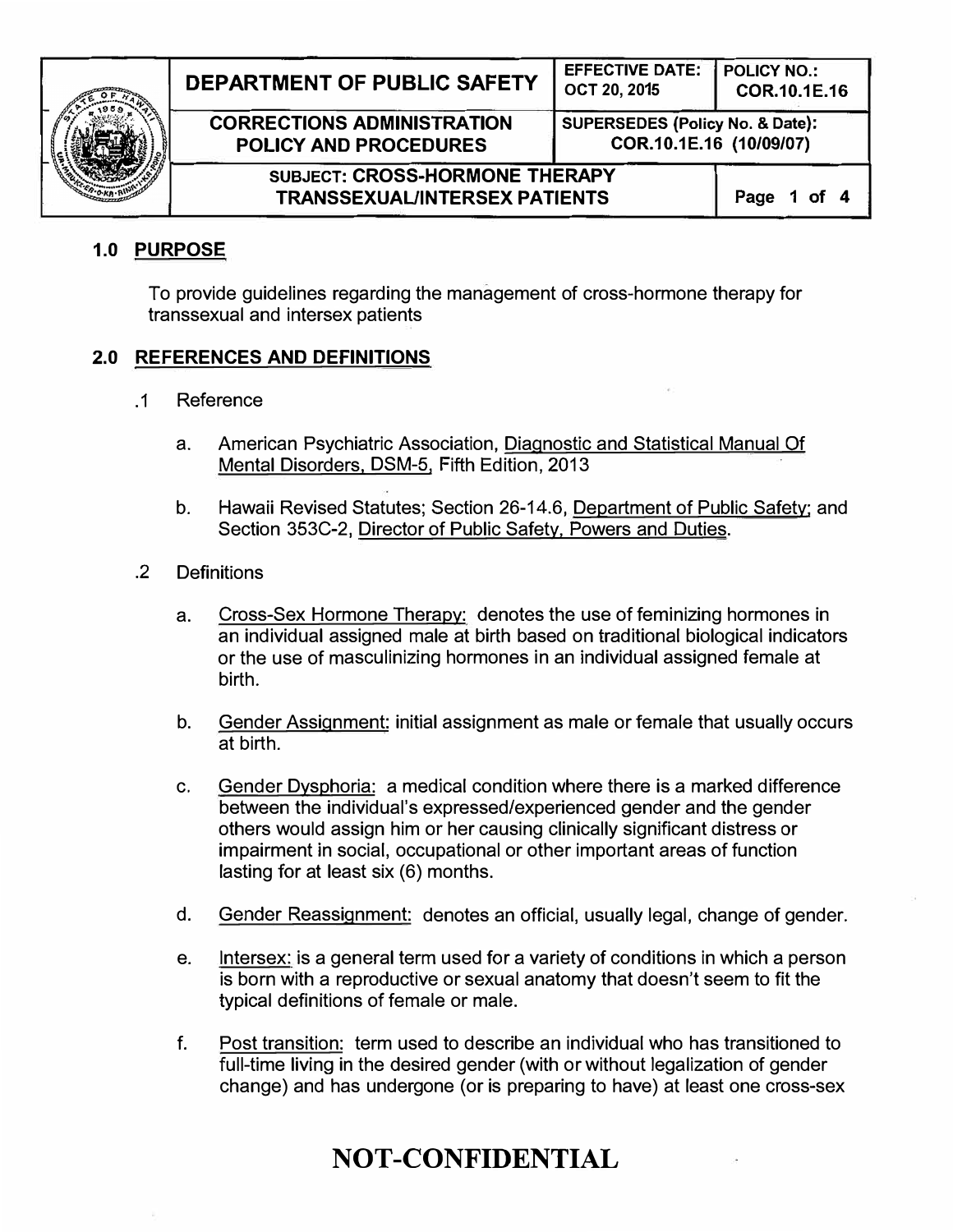|                 | DEPARTMENT OF PUBLIC SAFETY                                            | <b>POLICY NO.:</b><br>COR.10.1E.16            |
|-----------------|------------------------------------------------------------------------|-----------------------------------------------|
| <b>COR</b>      | <b>CORRECTIONS ADMINISTRATION</b><br><b>POLICY AND PROCEDURES</b>      | <b>EFFECTIVE DATE:</b><br><b>OCT 20, 2015</b> |
| <b>P&amp;PM</b> | SUBJECT: CROSS-HORMONE THERAPY<br><b>TRANSSEXUAL/INTERSEX PATIENTS</b> | Page 2 of 4                                   |

medical procedure or treatment regimen-namely, regular cross-sex hormone treatment or gender reassignment surgery confirming the desired gender.

- g. Transgender: a broad spectrum of individuals who transiently or persistently identify with a gender different from their natural gender.
- h. Transsexual: denotes an individual who seeks, or has undergone, a social transition from male to female or female to male, which in many, but not all cases involves a somatic transition by cross-sex hormone treatment and/or sex reassignment surgery.

## 3.0 POLICY

- .1 The primary care physician and the psychiatrist or psychologist shall evaluate any patient requesting cross-hormone therapy.
- . 2 The continuation of community prescribed cross-hormone therapy shall be reviewed by the facility medical provider in the same manner as any other chronically prescribed medication used to treat chronic medical conditions. A bridge order shall be obtained to avoid the rapid withdrawal of cross-hormone therapy
- . 3 Cross-hormone therapy and medically indicated follow-up specialty care shall be provided at no cost to the patient.
- .4 Modification of outside physician prescribed cross-hormone therapy whether dosing or route shall occur only after consultation with the prescribing provider when possible.
- . 5 Patients receiving community prescribed cross-hormone therapy residing in Hawaii shall be permitted follow-up in community care with the prescribing provider for their hormone therapy, whenever reasonably possible. Follow-up visits shall occur at a minimum of once per year and anytime the patient's State medical provider determines their medical condition related to crosshormone therapy warrants additional evaluations.
- . 6 Patients residing in a mainland prison shall be referred to a community based practitioner familiar with transsexual and intersex hormone therapy for follow-up, if possible. This shall occur at a minimum of once per year and anytime the patient's medical condition as related to hormone therapy warrants additional evaluations.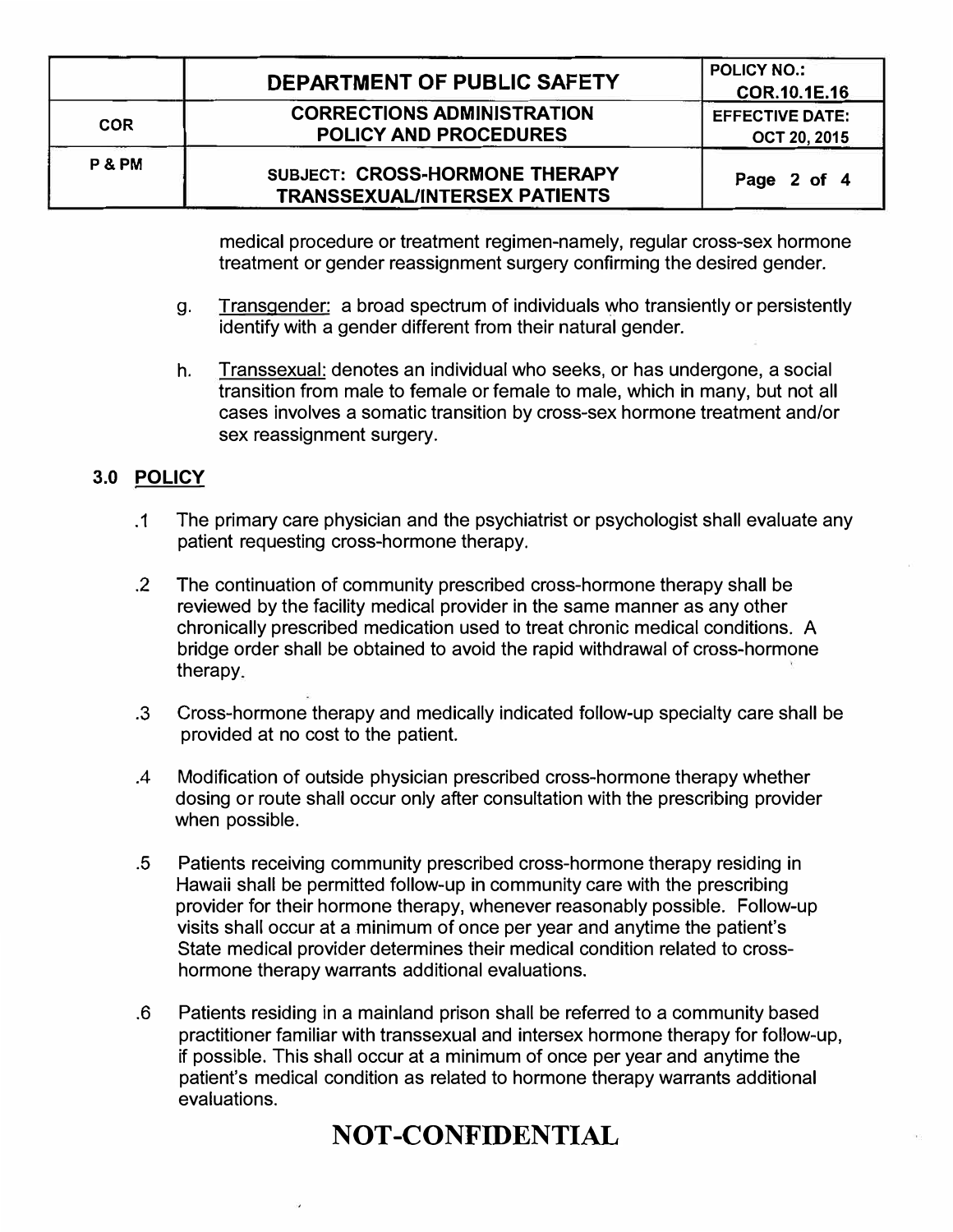|            | DEPARTMENT OF PUBLIC SAFETY                                            | <b>POLICY NO.:</b>     |
|------------|------------------------------------------------------------------------|------------------------|
|            |                                                                        | COR.10.1E.16           |
| <b>COR</b> | <b>CORRECTIONS ADMINISTRATION</b>                                      | <b>EFFECTIVE DATE:</b> |
|            | <b>POLICY AND PROCEDURES</b>                                           | <b>OCT 20, 2015</b>    |
| P & PM     | SUBJECT: CROSS-HORMONE THERAPY<br><b>TRANSSEXUAL/INTERSEX PATIENTS</b> | Page 3 of 4            |

- . 7 Patients previously receiving cross-hormone treatment shall be considered for referral to their community provider for the purpose of re-initiation of crosshormone therapy.
- . 8 No primary sex reassignment surgery shall be provided. Surgery shall be reserved and limited to the treatment of complications related to pre-existing operative changes.

## 4.0 PROCEDURES

- .1 Any patient who on admission, claims a history of medical or surgical therapy in the community to change his or her gender or sex shall be referred to the Health Care Section for evaluation by both a medical and psychiatric provider .
- . 2 The medical provider shall order the continuation of cross-hormone therapy at the same dose and frequency and route as provided in the community unless there is a clinical contraindication to continuing the therapy .
- . 3 Medical providers who have determined to stop cross-hormone therapy shall document the medical indications for ceasing treatment.
- .4 The facility psychiatrist shall evaluate the patient for symptoms of gender dysphoria and assess for the need for continuing therapy.
- . 5 Patients on cross-hormone therapy shall be scheduled at a minimum for an annual visit with their community based physician prescribing the crosshormone therapy, when possible, or with another provider familiar with crosshormone therapy to allow for follow-up care. The need for additional provider visits shall be reviewed on an individual basis by the Special Utilization Review Panel.
- .6 Cross-hormone therapy and outside provider follow-up shall be provided at no cost to the patient.